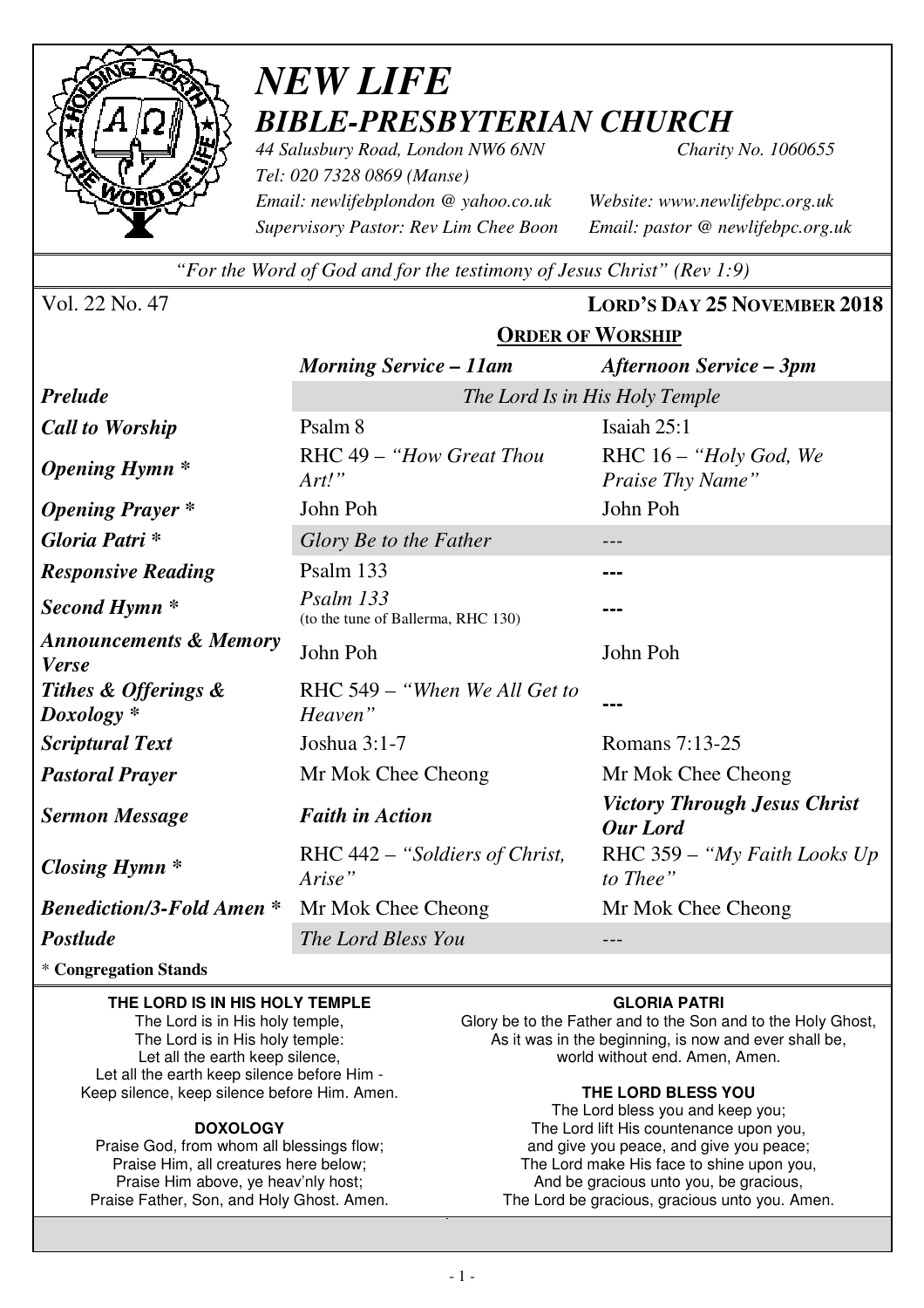# **WHEN GOD IS SILENT**

## **Adapted from Maranatha Messenger, Sunday 18th November 2018**

Have you ever felt like God was giving you a deaf ear to your prayers? You prayed and waited on Him, but there was complete silent from Him. And you wondered whether He ever heard you or lost interest in you. The feeling is unbearable.

A Christian confesses, "I've been going through a deep valley for some time now. God seems so distant, prayer seems to bounce off the ceiling, and there is no more motivation to read the Word and pray. My spiritual aspiration has come to a dead end."

Can this "Dark Night of the Soul" last for a long period of time? Is there anything wrong with me? No. This is a common phenomenon of the Christian life.

The phrase "The Dark Night of the Soul" was coined by St John of the Cross, a 16th Century Roman Catholic monk. The term expresses something many ordinary Christians experience, a feeling that prayer and Scripture have ceased to resonate and the spiritual life has become lifeless and purposeless.

So, what should we do when God is silent? Should we call a friend and ask for help? Should we do something or anything to find relief of such unbearable feeling? How would we deal with our low ebb of spirituality?

### **How to Respond to God's Silence**

**First**, do not be discouraged. When God is silent, He has a purpose. God's silence is part of His training program for His children. One of the lessons you and I need to learn is to wait on God. We can't hurry Him because His time is not our time. He makes everything beautiful in its time (Ecclesiastes 3:11).

When Jesus' brothers urged Him to go to Jerusalem to show off His power to the world, He said to them, "My time has not yet come, but your time is always here" (John 7:6, 8). And even His death is scheduled from eternity. John tells us that the people sought to kill Him in Jerusalem, but no one laid a hand on Him because His time had not yet come (John 7:30).

What a needed lesson for all of us! James Hudson Taylor rightly said, "It is not lost time to wait on God." Waiting on God is not a waste of time though waiting on God is a trying time. Therefore, let us not be disheartened when God seems to be silent despite our persistent call on Him.

**Second**, take the opportunity to examine ourselves (2 Corinthians 13:5). One of the reasons why God is silent is because of sin in our lives. God hates sin. He is pure and holy. He cannot come into contact with sin (Habakkuk 1:13). The Psalmist says, "If I regard iniquity in my heart, the Lord will not hear me" (Psalm 66:18; Isaiah 59:1, 2). Therefore, you and I need to ask the Holy Spirit of God to search us thoroughly to make sure every sin is confessed and cleansed by the precious blood of Jesus Christ (Psalm 139:23, 24; 1 John 1:9). May I encourage you to get right with God now! Do not procrastinate!

**Third**, take time to reflect on our relationship with God and men. Christianity is more than a religion. It is a personal relationship with God through Jesus Christ (John 14:6; 1 Timothy 2:5). Jesus came to the wicked world to die for sinners so that they may be reconciled to God (2 Corinthians 5:18-21). Jesus had come to restore that broken relationship and fellowship which Adam and Eve enjoyed while they were in the Garden of Eden (Genesis 2:16, 17; 3). Have we been deepening our relationship with God since conversion? Have we been walking with God? Have we been enjoying His presence daily? Where is that joy of salvation?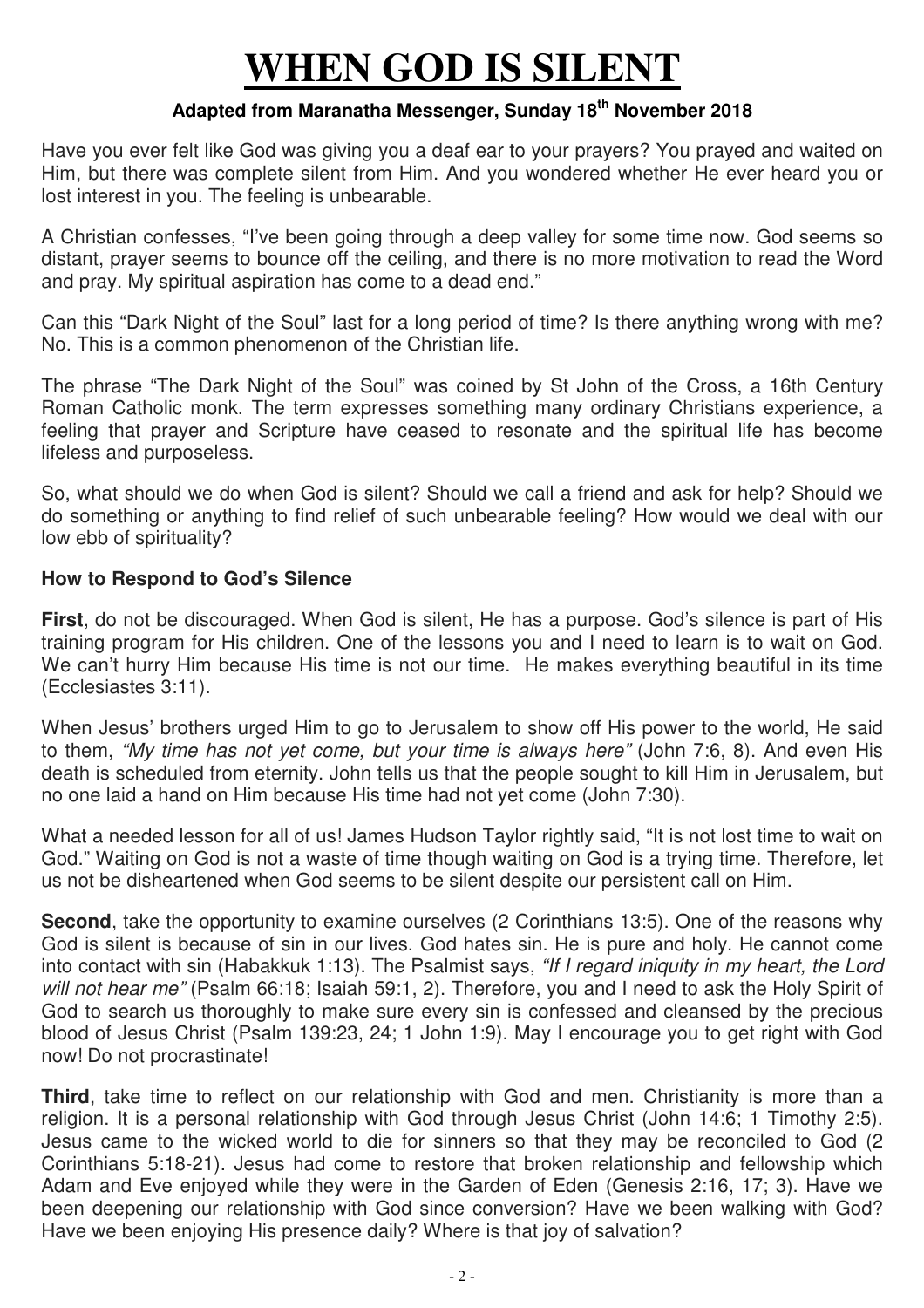We not only need to reflect on our relationship with God, but also on our relationship with others. There is only one way to know whether our relationship with other fellow Christians is good and pleasing to God. The way has to do with our personal relationship with God. The logic is simple. If our personal relationship with God is bad, then we cannot say that our relationship with fellow Christians is good. Jesus says, "Thou shalt love the Lord thy God with all thy heart, and with all thy soul, and with all thy mind. This is the first and great commandment. And the second is like unto it, Thou shalt love thy neighbour as thyself. On these two commandments hang all the law and the prophets" (Matthew 22:37-40).

We are commanded to love God first and then love men. Our vertical relationship with God determines our horizontal relationship with men. Therefore, when God seems to be silent, we should not complain to Him or men but we should take time to reflect on our personal relationship with God and men. Such an exercise will do us good spiritually.

**Fourth**, read our Bible faithfully. When God is silent, what is He saying to us? I am not saying that God cannot speak to us through other means. He can speak to us by means of people, good and bad circumstances or events. But oftentimes God speaks to us through His Word. The Word reveals God's wonderful will for our lives. Therefore, let us make every effort to read the Word prayerfully.

**Fifth**, continue to pray persistently. When God is silent, we must not stop talking to Him. Our God is a prayer-answering God. He hears every prayer and He answers every one of them. But it must be according to His will, purpose and time. Therefore, we must keep calling on Him because He is just a prayer away.

**Sixth**, accept the sovereignty of God. Despite all adverse circumstances, God is still on the throne. He is still in control of every circumstance and situation. We may not understand everything about His sovereignty but this is a clear teaching of the Holy Scripture (Psalm 115:3; Exodus 9:29; 1 Chronicles 29:11, 12). Therefore, let us learn to submit ourselves willingly to God who is our faithful Creator (1 Peter 4:19).

**Seventh**, live life as per normal. No matter what the situation is, we should live a normal life and carry out our daily Christian duties faithfully. Do not try to outsmart God. Let Him lead and guide us (Psalm 32:8), and wait on Him patiently (Psalm 40:1-4).

Finally, have faith in God (Matthew 13:58; Mark 11:22). Hebrews tells us that without faith, it is impossible to please God (Hebrews 11:6). Faith in God is dynamic, not static. Faith grows daily. There are occasions of faith. Therefore, let us seize every opportunity to exercise our faith and grow in it (James 1:2-8; 1 Peter 1:6, 7).

How should we respond to God's silence? What should we do? When God is silent, He always has a reason. Therefore, our part is not to give up but to wait on Him. While waiting on Him, there are a number of things we can do, and I have given you some of them. Let me close with this poem.

### **I BELIEVE**

I believe in the sun even when it isn't shinning. I believe in love even when I am alone. I believe in God even when He is silent.

May God grant us such an attitude when He seems to be silent in the time of crises! Amen.

- Rev Colin Wong